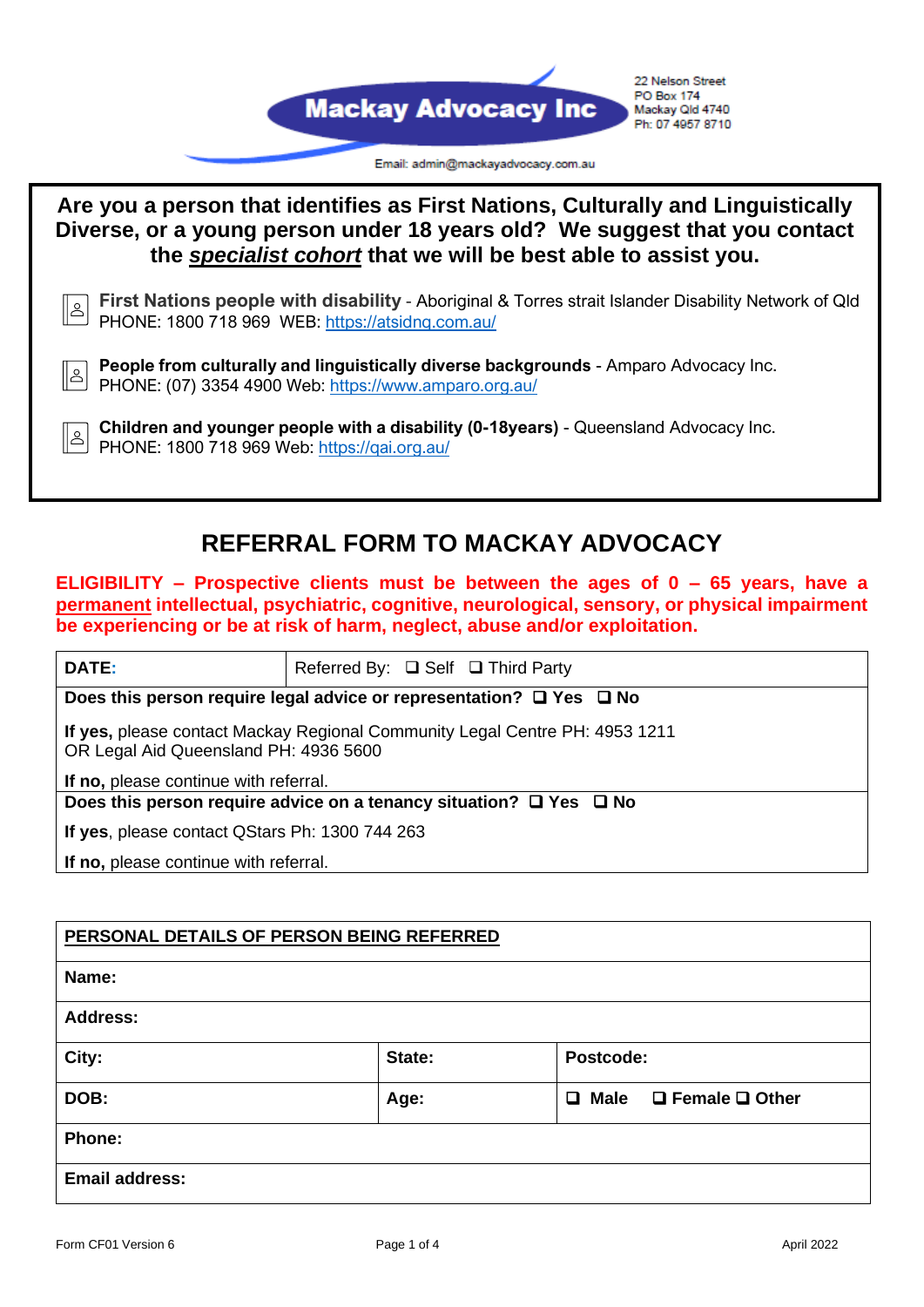| <b>Cultural Background</b>                                                                                       |  |  |  |
|------------------------------------------------------------------------------------------------------------------|--|--|--|
| □ Aboriginal □ Torres Strait Islander □ South Sea Islander □ N/A                                                 |  |  |  |
| □Non-English Speaking                                                                                            |  |  |  |
|                                                                                                                  |  |  |  |
| Is the person under 18yrs old? □ Yes □ No                                                                        |  |  |  |
| Parent/Guardian/Support Person Contact Name: ___________________________________                                 |  |  |  |
| Phone Number: Home/Office: _________________________MOB: _______________________                                 |  |  |  |
| What is the persons Disability? (as per Disability Services ACT 3.11)                                            |  |  |  |
| $\Box$ intellectual<br>$\Box$ Asperger's                                                                         |  |  |  |
| $\Box$ Austism<br>$\Box$ psychiatric                                                                             |  |  |  |
| $\Box$ cognitive $\Box$ physical impairment                                                                      |  |  |  |
| $\Box$ neurological $\Box$ Cerebral Palsy                                                                        |  |  |  |
| $\Box$ sensory<br><b>Example 2</b> ABI                                                                           |  |  |  |
|                                                                                                                  |  |  |  |
|                                                                                                                  |  |  |  |
| Is the person at risk of harm, Neglect, Abuse or Exploitation? $\Box$ Yes $\Box$ No                              |  |  |  |
| <b>Immediate Risk</b>                                                                                            |  |  |  |
| $\Box$ Abuse by family/service provider $\Box$ Loss of Service Prevision $\Box$ Assault $\Box$ Domestic Violence |  |  |  |
| □ Homelessness □ Incarceration □ Employment □ Hospital Admission □ Removal of Children                           |  |  |  |
| $\Box$ Financial                                                                                                 |  |  |  |
| $\Box$ Court Appearance: $\Box$ QCAT $\Box$ Mental Health Tribunal $\Box$ Mediation $\Box$ Family                |  |  |  |
|                                                                                                                  |  |  |  |
|                                                                                                                  |  |  |  |
| <b>Communication</b>                                                                                             |  |  |  |
| □ Verbal □ Non-Verbal □ Communication Device □ Other, Details: _________________                                 |  |  |  |
| $\Box$ Cannot read/has difficulty<br>$\Box$ Cannot write/has difficulty                                          |  |  |  |
| $\Box$ Sign language; $\Box$ Auslan $\Box$ Makaton                                                               |  |  |  |
|                                                                                                                  |  |  |  |
| Is there a Public Guardian/EPA/ Family Member appointed as a decision maker? $\Box$ Yes $\Box$ No                |  |  |  |
| if yes contact details for authority to act:                                                                     |  |  |  |
|                                                                                                                  |  |  |  |
| Is there a Public Trustee appointed? $\Box$ Yes $\Box$ No                                                        |  |  |  |
| if yes contact details for authority to act:                                                                     |  |  |  |
| Are there any involuntary treatment orders? $\Box$ Yes $\Box$ No                                                 |  |  |  |
| If Yes, Case Worker Details:                                                                                     |  |  |  |
|                                                                                                                  |  |  |  |
|                                                                                                                  |  |  |  |
| Are there any forensic Orders? □ Yes □ No                                                                        |  |  |  |
| If Yes, Case Worker Details:                                                                                     |  |  |  |
|                                                                                                                  |  |  |  |
| Accommodation                                                                                                    |  |  |  |
| $\Box$ Independent Living $\Box$ Living with Family $\Box$ Department of Housing $\Box$ Group Home               |  |  |  |
| □ Short Term Accommodation □ Other, Details: __________________________________                                  |  |  |  |
|                                                                                                                  |  |  |  |
|                                                                                                                  |  |  |  |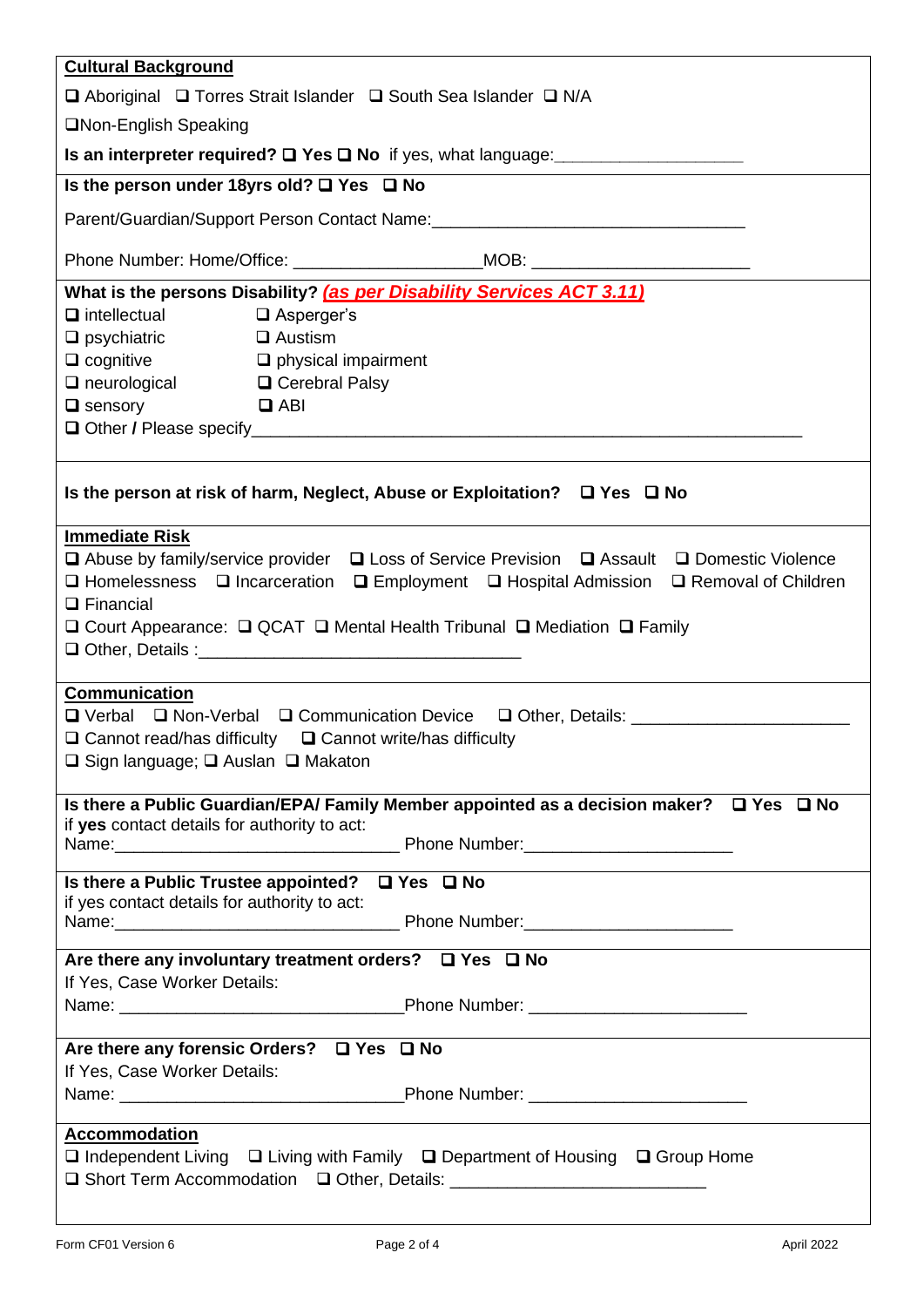| What Supports does the person receive?                                                                                                                                                                                         |  |  |
|--------------------------------------------------------------------------------------------------------------------------------------------------------------------------------------------------------------------------------|--|--|
|                                                                                                                                                                                                                                |  |  |
|                                                                                                                                                                                                                                |  |  |
|                                                                                                                                                                                                                                |  |  |
|                                                                                                                                                                                                                                |  |  |
|                                                                                                                                                                                                                                |  |  |
|                                                                                                                                                                                                                                |  |  |
| Q Other, Details: 2008 Contract and Contract and Contract and Contract and Contract and Contract and Contract and Contract and Contract and Contract and Contract and Contract and Contract and Contract and Contract and Cont |  |  |
|                                                                                                                                                                                                                                |  |  |
| Does the person have a regular Doctor? $\Box$ Yes $\Box$ No                                                                                                                                                                    |  |  |
| if yes contact details for GP:                                                                                                                                                                                                 |  |  |
|                                                                                                                                                                                                                                |  |  |
|                                                                                                                                                                                                                                |  |  |
|                                                                                                                                                                                                                                |  |  |
| <b>NDIS Number:</b>                                                                                                                                                                                                            |  |  |
| <b>CRN Number:</b>                                                                                                                                                                                                             |  |  |
| <b>Other Information</b>                                                                                                                                                                                                       |  |  |
| Hold a driver's license? $\Box$ Yes $\Box$ No                                                                                                                                                                                  |  |  |
| Have family involvement? $\Box$ Yes $\Box$ No                                                                                                                                                                                  |  |  |
|                                                                                                                                                                                                                                |  |  |
|                                                                                                                                                                                                                                |  |  |
|                                                                                                                                                                                                                                |  |  |
| THIRD PARTY DETAILS                                                                                                                                                                                                            |  |  |
| <b>Name / Organisation:</b>                                                                                                                                                                                                    |  |  |
| <b>Relationship to the Person:</b>                                                                                                                                                                                             |  |  |
| <b>Phone Number:</b>                                                                                                                                                                                                           |  |  |
| <b>Email Address:</b>                                                                                                                                                                                                          |  |  |
| Does the person know and consent to you making this referral? $\Box$ Yes $\Box$ No                                                                                                                                             |  |  |